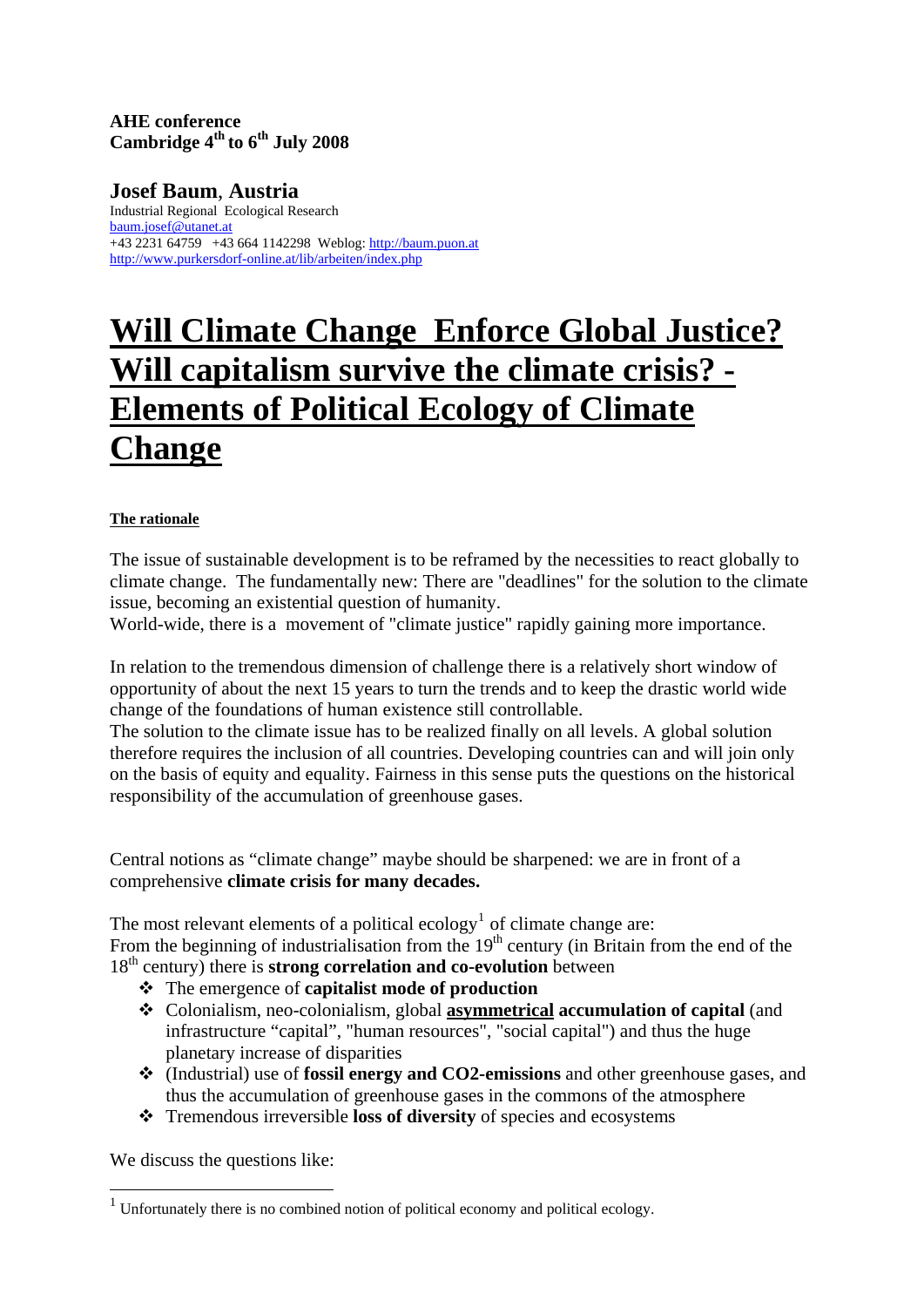- $\triangle$  Are the current crises harbingers of the big future climate crisis?
- $\bullet$  Solving the climate crisis only by fair distribution solutions at all levels?
- $\triangle$  Should the profit rate converge to zero to reach sustainability?
- Will capitalism survive the climate crisis?

### **Are we at a turning point for the North-South divide?**

Almost common sense in science is: The latter mankind starts with effective mitigating the more there will be sacrifices.<sup>[2](#page-1-0)</sup> The former we start we can minimize harm und increase positive effects.

So these "deadlines" will create fundamental pressure for simultaneous global solutions. Obviously there is the necessity and **real possibility for simultaneous global solutions** by global redistribution and sustainable development beyond capitalism.

So ecological issues, and (global) distribution issues are now inextricably linked by necessities of climate change policy: It is generally roughly undisputed that the divide between developing and developed countries would be deepened by climate change by "costs" for impacts (vulnerability) and adaptation on the one hand

But developing countries hold trumps: the expected harms by climate change also will be absolutely so big for developed countries that it does hardly matter if they are relatively less than in developing countries.

This question **brings capitalist north's past back in an rather unexpected way**. For the first time after decades or centuries strong trump cards belong to the south in the central question of burden sharing costs of mitigation, harms and adaptations of climate change. There will be big and comprehensive solutions for many fundamental problems created by capitalism – or there will be no solutions.

A fair solution for costs of climate change mitigation and adaptation will bring the foundation for the development of the South to overcome the huge gaps now on the planet by reallocation of capital and know-how, implicating global convergence and cohesion. But perhaps only after several attempts.

#### **Burden sharing of climate change completely unsolved**

 $\overline{a}$ 

**The topical IPCC document states**: "All sorts of climate change policies related to vulnerabilities, adaptation, and mitigation will have impacts on intra- and intergenerational equity. These equity impacts apply at the global, international, regional, national and subnational levels. Article 3 of the UNFCCC (1992, sometimes referred to as 'the equity article') states that Parties should protect the climate system on the basis of equity and in accordance

<span id="page-1-0"></span> $2$  In the following the well-known Stern report is cited although there could be much criticism on methodology: "...the Review leads to a simple conclusion: the benefits of strong and early action far outweigh the economic costs of not acting. Climate change will affect the basic elements of life for people around the world – access to water, food production, health, and the environment. Hundreds of millions of people could suffer hunger, water shortages and coastal flooding as the world warms.

Using the results from formal economic models, the Review estimates that if we don't act, the overall costs and risks of climate change will be equivalent to losing at least 5% of global GDP each year, now and forever. If a wider range of risks and impacts is taken into account, the estimates of damage could rise to 20% of GDP or more. In contrast, the costs of action – reducing greenhouse gas emissions to avoid the worst impacts of climate change – can be limited to around 1% of global GDP each year.

The investment that takes place in the next 10-20 years will have a profound effect on the climate in the second half of this century and in the next. Our actions now and over the coming decades could create risks of major disruption to economic and social activity, on a scale similar to those associated with the great wars and the economic depression of the first half". Stern Review. Summary and Conclusions p. vi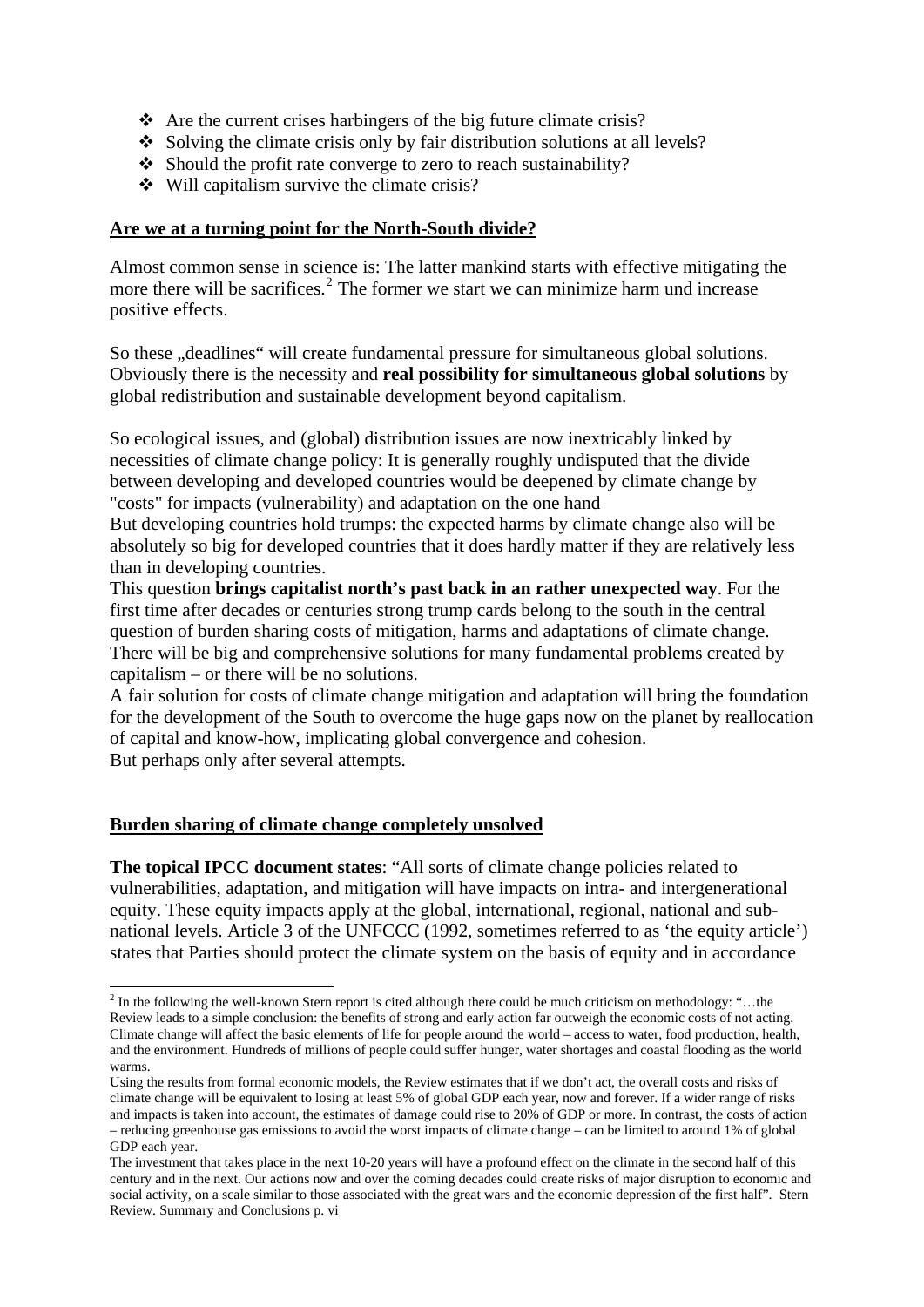with their common but differentiated responsibilities and respective capabilities. Accordingly, the developed country parties should take the lead in combating climate change and the adverse effects thereof. Numerous approaches exist in the climate change discourse on how these principles can be implemented."[3](#page-2-0)

"Much of the political and philosophical debate is about which rights are valid in this context – a debate that shows little sign of resolution."<sup>[4](#page-2-1)</sup>

"…appealing to global economic efficiency is not enough to get countries together, due to the large disparities in current welfare and in welfare changes implied by efficient climate policies."

"Social welfare functions and other value functions, when applied to the assessment of the costs and benefits of global climate change policies, run into a number of crucial equity questions. These include issues that are related to the asymmetry between the concentration of major GHG emission sources in industrialized countries and the relatively large expected damages in developing countries, the treatment of individuals with different income levels in the social welfare function, and a number of inter-generational issues."[6](#page-2-3)

Historical Responsibility has a long agenda in the history of  $UNFCCC<sup>7</sup>$  $UNFCCC<sup>7</sup>$  $UNFCCC<sup>7</sup>$ .

Concepts like "global but differentiated responsibility" or "contracting and converging" are found in the documents of IPCC and UNFCCC since the beginning. The specifications in the Kyoto protocol also implicitly assume that the industrial countries shall go ahead in climate policy. In principle, there is a broad consent to statements that global climate politics will be possible only at fair solutions. However, the interpretation of fairness differs very far to states and various interests.

But there are at least some dozens of different concepts for equity and fairness in climate policy. E. g. the Bush administration advocates the principle of equal carbon intensity per unit of GDP, complying with the interests of strong lobbies in of the United States.

So **almost all the details in the process of burden sharing are open and evidently these are the greatest hurdles for the start of an effective global climate policy** or the after-Kyoto process at all.

#### **Already currently very sensitive distributional impacts by prices of energy, transport and food**

Just within the last months it has got obvious that the world is not only confronted with negotiation problems of diplomats or future problems. In most countries we see problems of inflation: The current increase in food and energy prices is a highly sensitively political question shaking severely many governments.

The current inflation can be seen as a global distribution conflict (over resources).

<span id="page-2-0"></span> 3 IPCC, 2007: Climate Change 2007: Mitigation. Contribution of Working Group III to the Fourth Assessment Report of the Intergovernmental Panel on Climate Change [B. Metz, O.R. Davidson, P.R. Bosch, R. Dave, L.A. Meyer (eds)], Cambridge University Press, Cambridge, United Kingdom and New York, NY, USA., p. 145f

<span id="page-2-1"></span><sup>4</sup> IPCC, 2007: Climate Change 2007: Mitigation. Contribution of Working Group III to the Fourth Assessment Report of the Intergovernmental Panel on Climate Change [B. Metz, O.R. Davidson, P.R. Bosch, R. Dave, L.A. Meyer (eds)], Cambridge University Press, Cambridge, United Kingdom and New York, NY, USA., p. 145

<span id="page-2-2"></span><sup>&</sup>lt;sup>5</sup> IPCC, 2007: Climate Change 2007: Mitigation. Contribution of Working Group III to the Fourth Assessment Report of the Intergovernmental Panel on Climate Change [B. Metz, O.R. Davidson, P.R. Bosch, R. Dave, L.A. Meyer (eds)], Cambridge University Press, Cambridge, United Kingdom and New York, NY, USA., p. 146

<span id="page-2-3"></span><sup>&</sup>lt;sup>6</sup> IPCC, 2007: Climate Change 2007: Mitigation. Contribution of Working Group III to the Fourth Assessment Report of the Intergovernmental Panel on Climate Change [B. Metz, O.R. Davidson, P.R. Bosch, R. Dave, L.A. Meyer (eds)], Cambridge University Press, Cambridge, United Kingdom and New York, NY, USA., p. 146

<span id="page-2-4"></span> $^7$  Friman M.(2007): Historical Responsibility in the UNFCCC. Centre for climate and Policy Research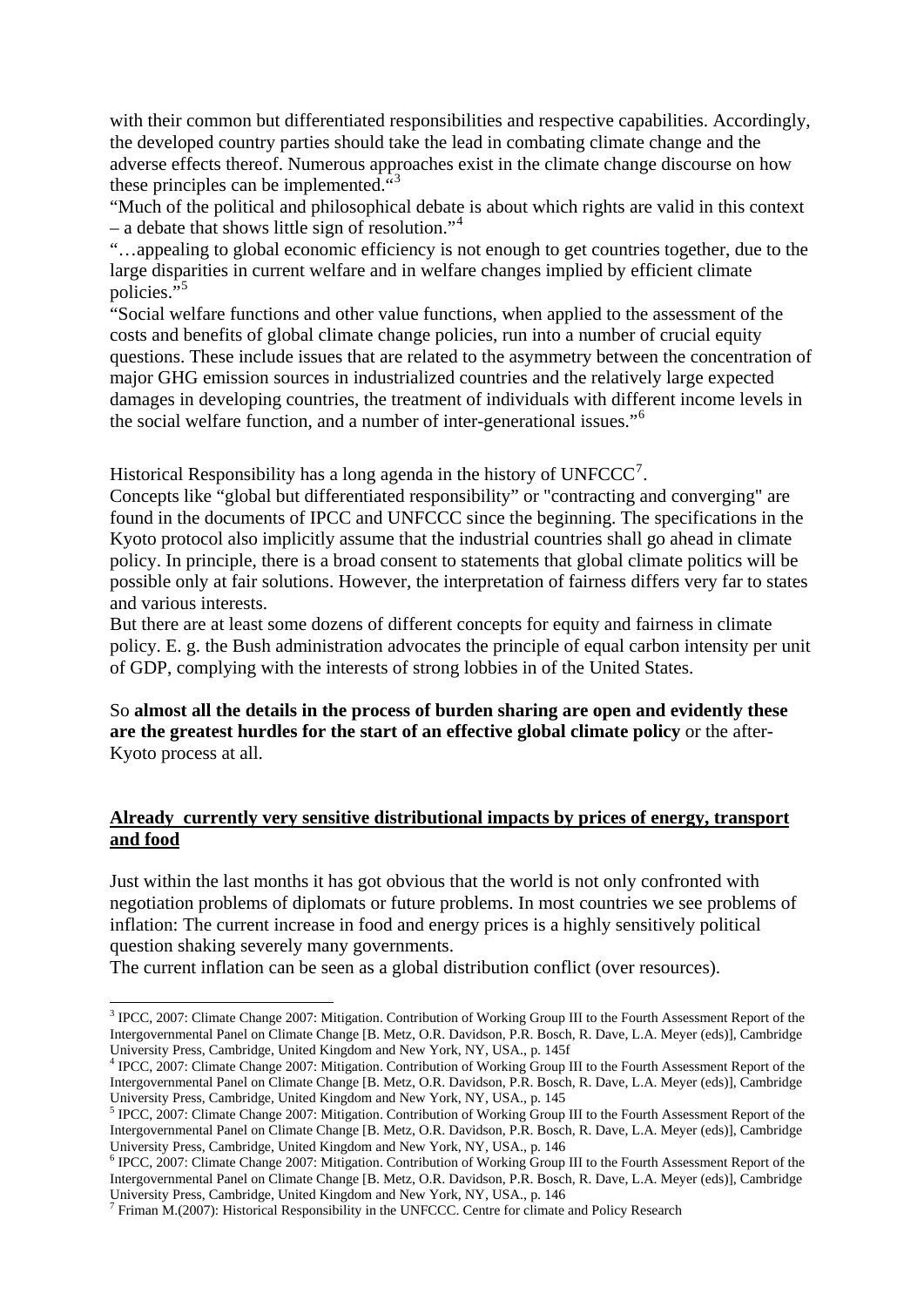But this is only a weak harbinger because in respect to food till now still there is very low damage by climate change globally in comparison to expected developments. The basis for this lies in the adhering of the enormous resource intensity and pollutant intensity of production and way of life in the industrial countries (to stress the increase of demand by emerging countries would be superficial). The absolutely non-sustainable modes of production and consumption together with intended measures against climate change like promoting production of agro-fuels trigger a rally of prices for energy, almost all kinds of raw materials and food when simultaneously global industrialization is emerging on a broad front. The increase of food prices especially hits poor people all over the world, particularly very strongly in such countries dependent on imports of food.

Maybe these problems will be relieved at good crops for some time but with high probability they will stay for the next years and decades,

Because the mitigation of climate change probably has to be centred in taxation of C02, there are strong impacts to all kinds of energy production and transport based on fossil energy. Anyway it can be foreseen that **any further steps in climate policy - even if they aren't farreaching - will considerably effect the price structure and with that the life situation of broadest parts of population** particularly in the developing countries. **This applies to a more comprehensive climate politics still much more.** 

By that it is further underlined that concrete national, regional and global distribution concepts on a fair basis are needed to have appropriate approval in the global and national negotiating process for implementing and starting solutions. But it is also necessary to keep approval in shaping and managing the foreseeable fundamental distribution consequences of climate and resources policy, in a way that the process is neither descending in chaotic social tensions, nor is loosing support for a radical climate mitigation policy with the threat of stopping the sustainable path.

At least "regressive" impacts<sup>[8](#page-3-0)</sup> within the framework of existing instruments should be weakened, but better is triggering progressive distributional effects.

The distributional problems by climate change are set worldwide, but also on all other levels.

The international negotiations are focussed on the distribution between countries. This is determined by the structure of institutions. But if there will be any substantial results in burden sharing anyway then eventually this could result in transfers from the more poor in the industrialized countries to the more rich in the developing countries. So not only the level of distribution between states has to be seen but also the comprehensive global (personal) distribution.

#### **The basic approach**

Historical development of 5 factors in parallel and reciprocal interaction approximately since the beginning of the 19th century; these could be defined as5 key elements of a political ecology.

<span id="page-3-0"></span><sup>&</sup>lt;sup>8</sup>, Any policy to curb emissions – will raise prices of fossil fuels, and have a regressive impact on income distribution, since fuel expenditures represent a larger fraction of income for lower-income household than for upper-income households." Boyce, J.K.; Riddle M. (2007): Cap and Dividend: How to Curb Global Warming While Protecting the Incomes of American Families, Political Economy Research Institute, University of Massachusetts Amherst, Working Paper Series Number 150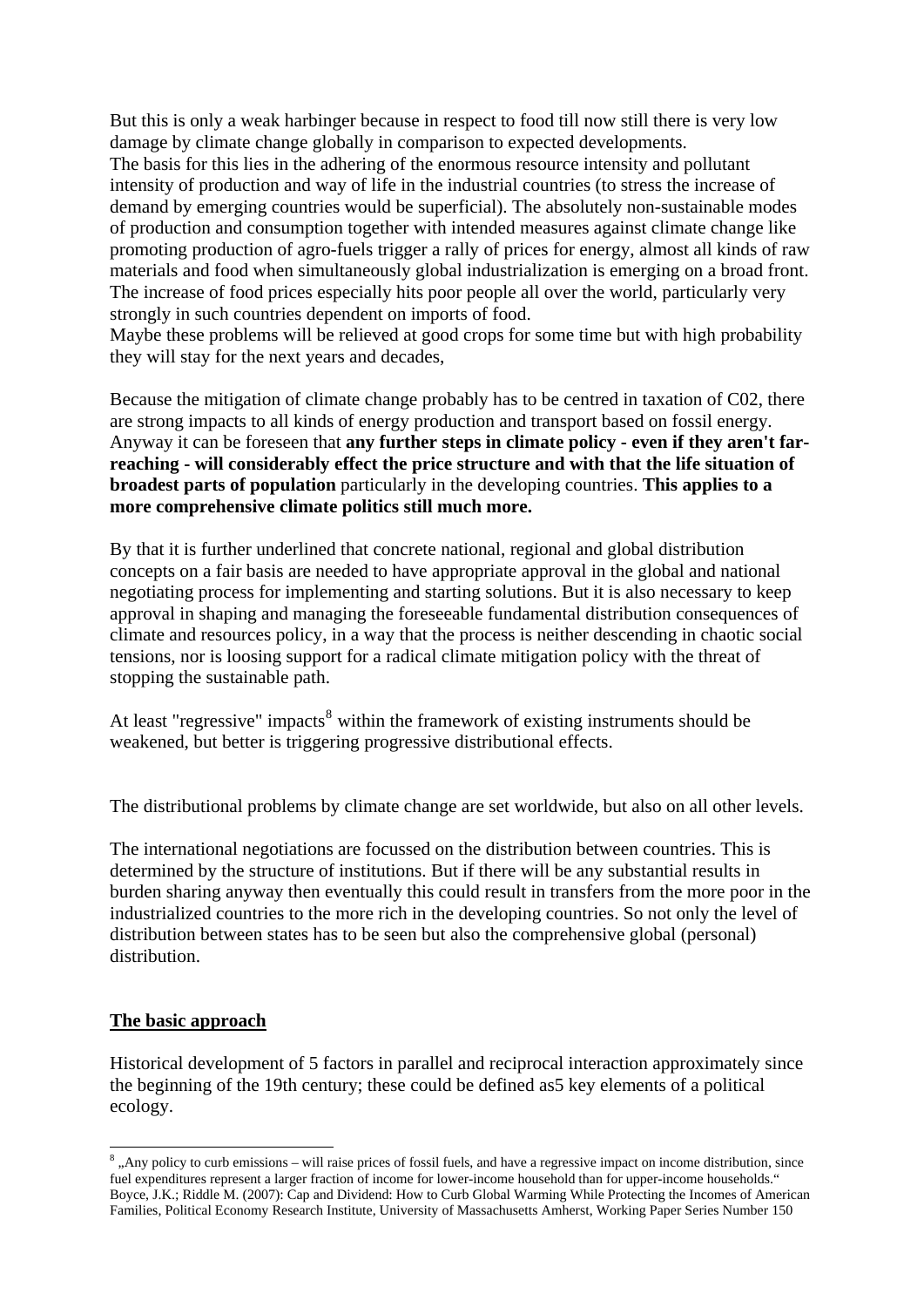We begin along a "trinity of 3 Cs": "Coal, Capitalism, Colonies" :

"Without the dual boons of coal and colonies, Britain would have an economical impasse with no apparent internal solution."<sup>[9](#page-4-0)</sup> "Before Synthetic fertilizer, synthetic fibers, and the cheap mineral energy that makes synthetics economical, there were limits on the ability of labor and capital to substitute for land…Trade helped, as we will see, but it could not solve these problems.[10](#page-4-1)

We see a breakthrough of the capitalist mode of production in a particular constellation of protoindustrialization (in England) by transition to fossil fuels:

- demand on markets
- Capital accumulation has to significant dimension
- use of overseas resources
- developments in agriculture
- labour supply/restrictions demographics
- Ecological situation by over-exploitation (e. g. deforestation)
- Geography (reserves) and transportation (opportunities)
- Fossil Energy nearby

So a multiplication of "productivity" was possible (in relation to capital or labour)

**(Global) industrialization partly** has been proceeding **with exponential processes**  *[I will show the similar graphs in the presentation:]* 

## A. "**Social metabolism"**

- $\cdot \cdot$  raw material (commodities, land use) Input from nature By that impairment of diverse ecosystems
- emissions "output" to nature from production and consumption- By that impairment of diverse ecosystems - accumulation

The emerging intensification of the "social metabolism" since the Industrial Revolution does not regard only to CO2, it applies to a great variety of substances. Some of them reached also some sensitive thresholds. Global significance in the 1980ies got the ozone hole – caused by certain chemical substances.

## B. **Distributional asymmetries**

Colonization, colonialism, neo-colonialism - unequal exchange

Global asymmetrical accumulation of

- capital,
- $\div$  infrastructure (capital),
- "human resources",
- "social capital",

with corresponding asymmetrical material implications (raw material consumption and emissions); the accumulation of greenhouse gases corresponds to global asymmetrical accumulation of capital

<span id="page-4-0"></span> 9 Pomeranz, Kenneth (2000): The Great Divergence: China, Europe, and the Making of the Modern World Economy. Princeton. Princeton University Press, 2000, p. 218

<span id="page-4-1"></span><sup>&</sup>lt;sup>10</sup> Pomeranz, Kenneth (2000): The Great Divergence: China, Europe, and the Making of the Modern World Economy. Princeton. Princeton University Press, 2000, p. 211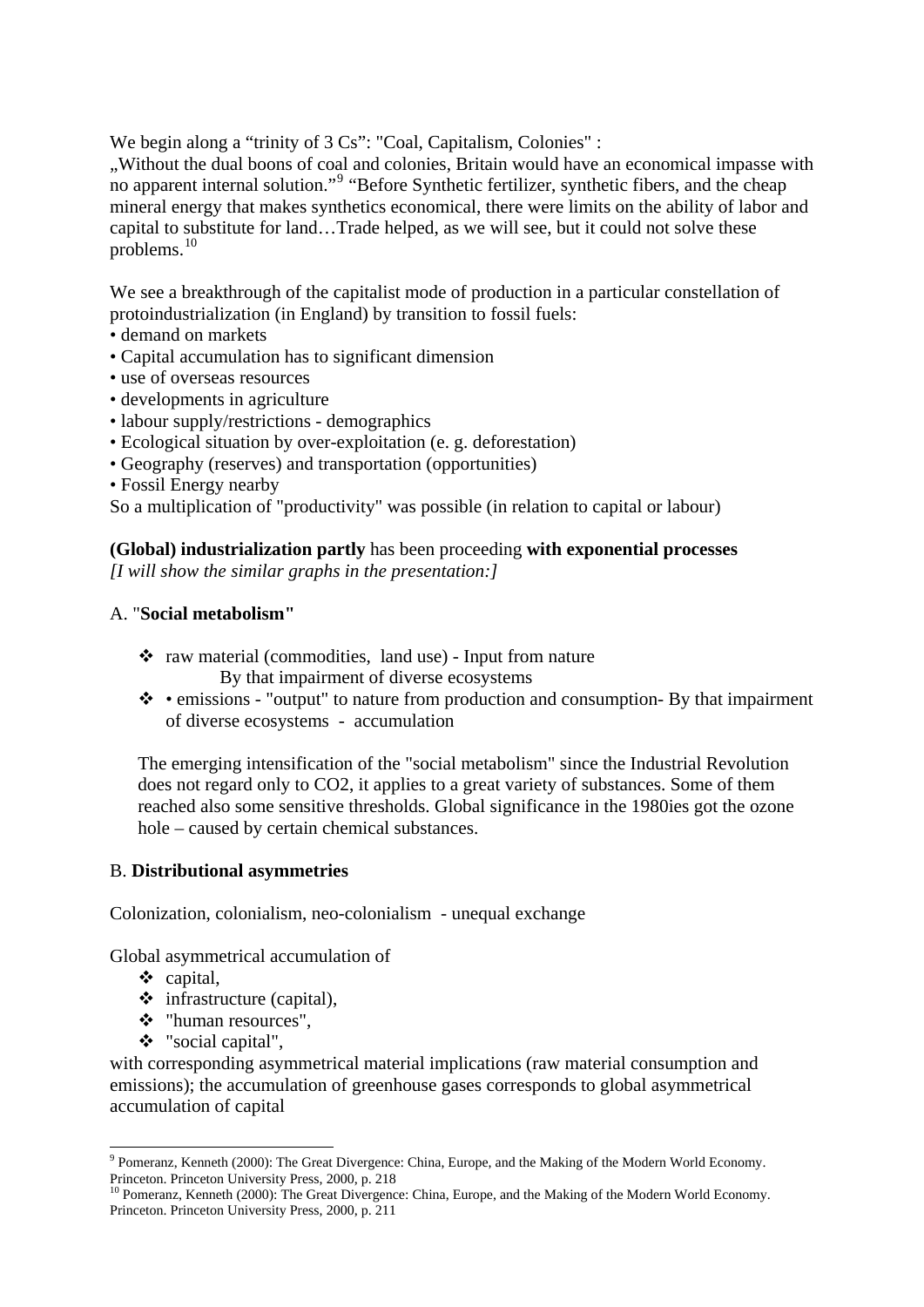High distributional disparities on different levels ("World income inequality worsened dramatically over the past two centuries." $11$ , Inequality of world distribution of income worsened from the beginning of the  $19<sup>th</sup>$  century to World War II and after that seems to have stabilized or to have grown more slowly. In the early  $19<sup>th</sup>$  century most inequality was due to differences within countries; later, it was due to differences between countries.  $12$ 

C. Tremendous irreversible **loss of diversity** of species and ecosystems (minus 50 % at + 3,6  $\degree$  Celsius) and thus unconceivable losses of resources and safety for future generations<sup>[13](#page-5-2)</sup>. Key points:

Variety of options enables more capability for adaptability

(drastic) decrease of biodiversity with the beginning of industrialization (here neglected)

D. Concentration (**oligopolisation,** monopolization) und centralization of capital, inherent to "free markets", counterpart to concentration of to political decision making and dedemocratization

See increasing proportion of large corporations in controlling world production But ambivalently: shows also socialization of production (here neglected)

E **Arms build-up** with the real risk of devastation of earth -

in connection with protection for colonial processes and later for costs for weapons of mass destruction (here neglected)

## **Current situation: Increase in the RATE of increase (!) of greenhouse gas emissions is not surprising**

Global mega-trends of the social-ecological development, particularly distinctive within the years since 2000:

Acceleration of industrialization on a global scale - big emerging countries "- but **this is not surprising:** 

A. Intensification of the social metabolism on all continents: \* **Growth** of productive consumption **for various raw materials** (e. g. metals), inclusively fossil fuels \***Increase in the rate of increase (!) of greenhouse gas emissions**

An example of a particular resource and emitting sector:

development of world steel production as example for

global industrialization with some exponentially growing processes

(China's steel production per capita is despite tremendous dimension reached in the last years (still) around one third of Japan or Austria)

<span id="page-5-0"></span> $11$  Bourguignon, F., Morrisson, C. (1999): Inequality among World Citizens, 1820 – 1990. American Economic Review (September 2002): pp. 742

<span id="page-5-1"></span><sup>&</sup>lt;sup>12</sup> Bourguignon, F., Morrisson, C. (1999): Inequality among World Citizens, 1820 – 1990. American Economic Review (September 2002): p. 727

<span id="page-5-2"></span> $\frac{13}{13}$  See IPCC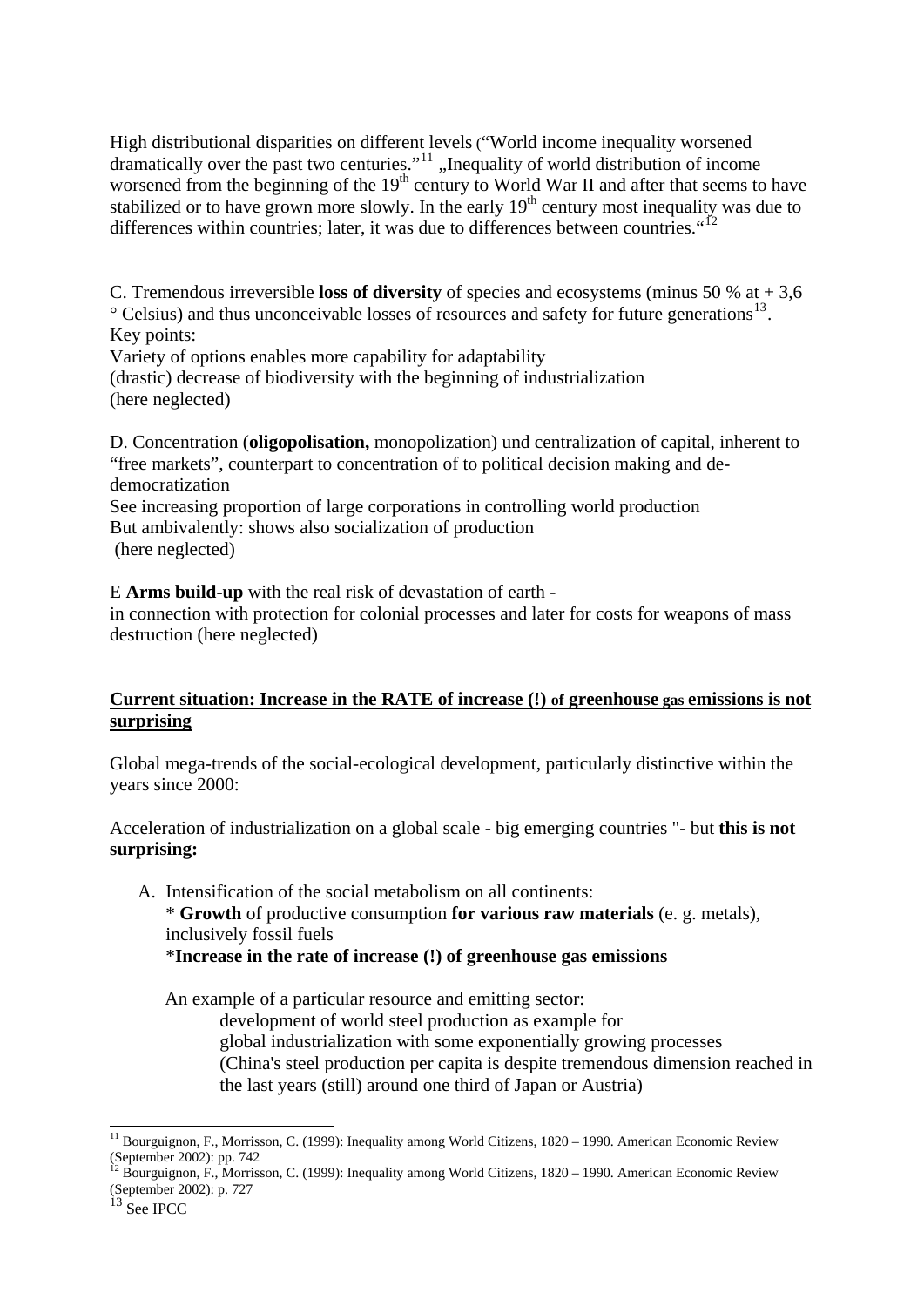B. Complicated development of the global **patterns of disparity** of income, according to different the intra- and interregional effects. (Global convergence and divergence effects at high level total gaps)

- C. Further accelerating of declining biodiversity
- D. Further oligopolisation, especially in energy and commodities
- E. Continuing high level of armament with high risks

**Industrialization on a global scale** with big emerging countries **is not surprising**, but what is **surprising is rather that current global industrialization of developing countries seems to have been surprising to many organizations** such as the OECD, IEA, IMF and World Bank.

Although commodity prices soaring in recent years (food, metals, energy) – have been rather stable over decades (with fluctuations, – and with a particular development at oil and gas) the corresponding implications now seen in

- commodity demand,
- price increases and
- emission consequences

obviously were not considered in serious scenarios, and so global concepts and contingent preparations have not been made. On the contrary, e. g. in the wake of deregulation food stocks camps were dismantled.

#### **Concept of a (multidimensional) matrix of distribution by climate change (policy)**

#### **Dimensions:**

#### **Spatial distribution**

- Global
- Continental
- National
- Regional
- Local

**Distribution along strata** (or classes)

operationalized along income

#### **Distribution** along gender

**Historical Dimension** – integration of historical responsibility (and foreseeable development)

*all for:* 

- *Mitigation*
- *Adaptation*
- *Vulnerability-Impacts-Risk*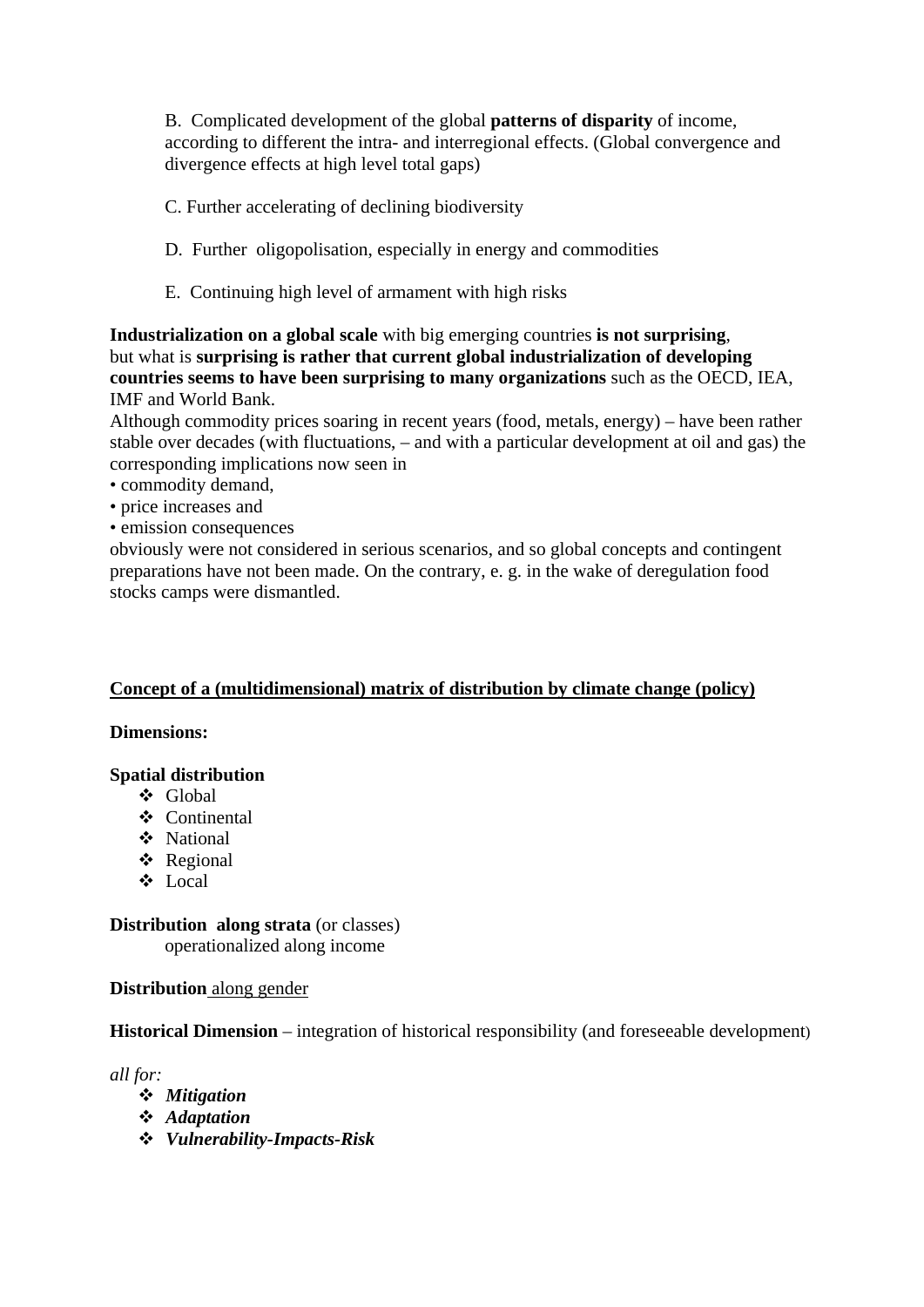## **Socially differentiated emissions per capita[14](#page-7-0)**

We see an empiric correlation of stratification along income strata, classes and gender, so we meet differentiated emissions per capita resp. differently affected impacts of climate change. Some highlights on the differentiated emissions per capita within a country: Some examples:

 Systematic statistics for households in Austria hold for a very differentiated extent in using cars dependent on income: the 40 km per household a working day in the second quartile (income) doubles the first (20 km), the third shows some 53 km, and in the upper quartile we see 80 km, the 4-fold of the first quartile<sup>[15](#page-7-1)</sup>. If we assume proportionate emissions along the daily way by car, and if we consider that the emissions of traffic are the most dynamic part of climate relevant gases, we see very different contributions to emissions dependent on income.

> Evidence of differentiated emissions/consumption of the traffic services a day for Austria<sup>[16](#page-7-2)</sup>: 4 quartiles (income):<br> $1<sup>st</sup>$ : 20 km  $1^{\text{st}}$ : 20 km<br>  $2^{\text{nd}}$ : 40 km  $2^{nd}$ : 40 km<br> $3^{rd}$ : 53 km  $3^{\text{rd}}$ : 53 km<br> $4^{\text{th}}$ : 80 km 4th: 80 km

- The consumption of the traffic services is differentiated to social classes also in the historical development. For the year 1912 the traffic budget for Swiss regions was analysed for different incomes. The share of the traffic budget approximately was similar in all income classes: about 2% (the smallest incomes with 1,8%). According to the high income dispersion - lowest income class reaches 1,000 Swiss francs yearly income, the highest class 10,000 to 20,000 - the similar relative share of the traffic budget in the various classes of income implicates absolutely very differently amounts (18 Swiss francs in the lowest income class, 400 in the highest income class)<sup>[17](#page-7-3)</sup>
- "…middle and higher income consumers are often more easily able to make lifestyle adjustment to meet these requirements than are poorer consumers<sup>"[18](#page-7-4)</sup>
- Women cause less emissions in transport.<sup>[19](#page-7-5)</sup>
- The extent of worldwide inequality widens once again dramatically when men of different income are compared: an average US citizens emits  $540 \text{ CO}_2$  times more then citizens in Ethiopia, Burundi, Afghanistan and similar countries. If US- millionaires are compared to the mass of poor people in these countries the relation becomes 1:  $10.000$  or  $100.000^{20}$  $100.000^{20}$  $100.000^{20}$

<span id="page-7-0"></span><sup>-</sup><sup>14</sup> Baum J. (2007): Pareto-optimal Sinking in the Climate Change or Redistribution – The "Brazil Proposal" and Equity Concepts for Sharing the Burden of Mitigation Activities on Climate. European conference of ecological economists 2007<br><sup>15</sup> Steininger K., Gobiet W. (2005): Technologien und Wirkungen von Pkw-Road Pricing im Vergleich, Weg Graz, Bericht 1/2005, p 20f

<span id="page-7-2"></span><span id="page-7-1"></span><sup>&</sup>lt;sup>16</sup> Steininger K., Gobiet W. (2005): Technologien und Wirkungen von Pkw-Road Pricing im Vergleich, Wegener Center Graz, Bericht 1/2005, p 20f

<span id="page-7-3"></span><sup>&</sup>lt;sup>17</sup> Frey T., Schiedt H.-U. (2005): Wie viel Arbeitszeit kostet die Freizeitmobilität? – Monetäre Reisekosten in der Schweiz 1950-1910, In Gilomen H.-J., Schumacher B., Tissot L. (Hg.): Freizeit und Vergnügen vom 14. bis zum 20. Jahrhundert, Chronos, p 159

<span id="page-7-4"></span><sup>&</sup>lt;sup>18</sup> O'Brien K., Leichenko R. (2006): Climate Change, Equity and Human Security. Die Erde 137 2006 (3), p 170<sup>19</sup> VCÖ (7.3.2007): Frauen sind klimafreundlicher mobil als Männer! Vienna<br><sup>20</sup> Roberts J. T., Parks B. C. (200

<span id="page-7-6"></span><span id="page-7-5"></span>responsibility and action. MIT Press. P 146-8; 284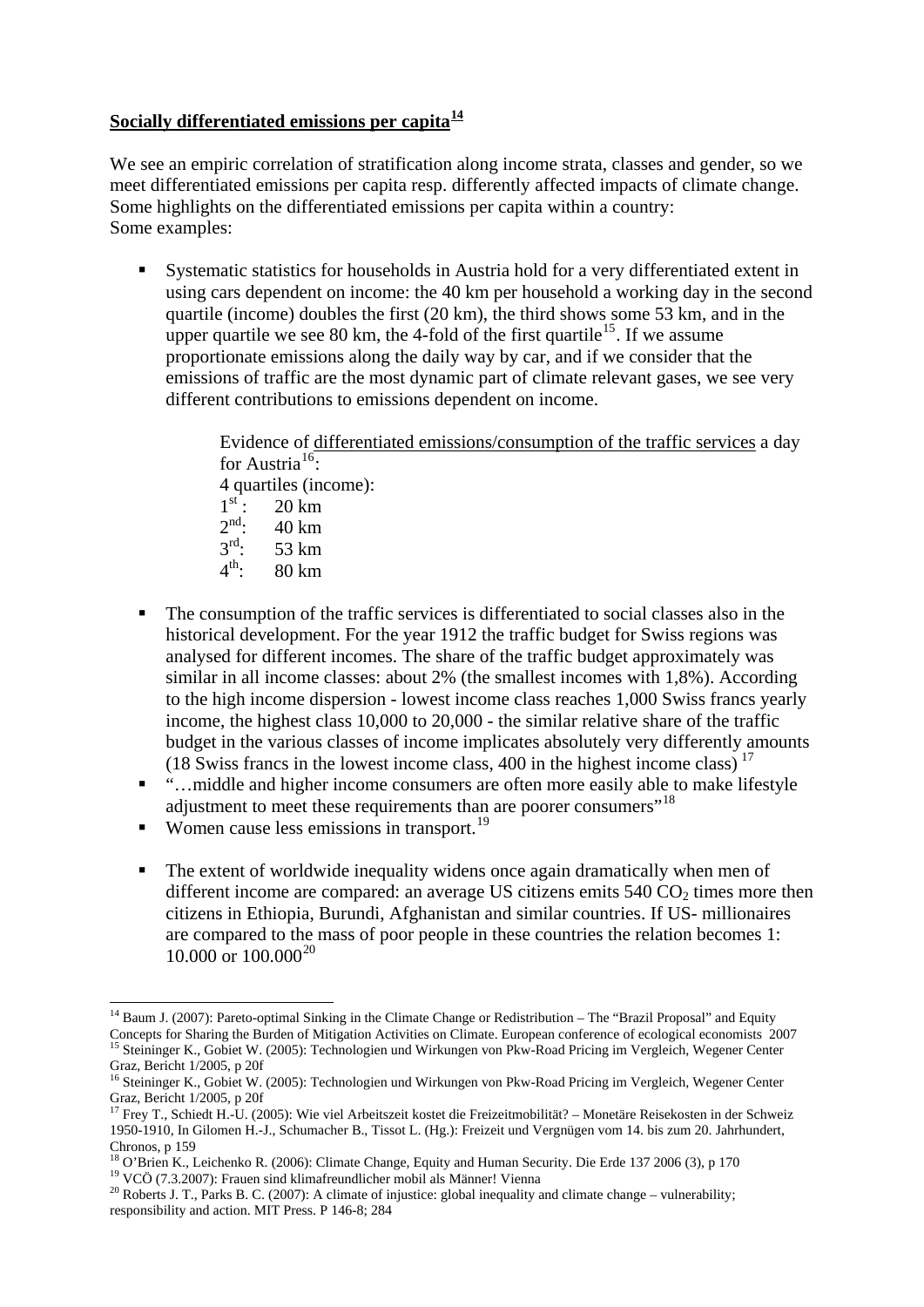These highlights give some hints that a worldwide  $CO<sub>2</sub>$  reduction programme is confronted with complex intertwined equity issues. And we can see this on the global level:



From: Pacala S.W.: Equitable Solutions to Greenhouse Warming: On the Distribution of Wealth, Emissions and Responsibility Within and Between Nations. Princeton, at IIASA, November 2007 <http://www.iiasa.ac.at/iiasa35/docs/speakers/speech/ppts/pacala.pdf>

## **Calculations show high amounts of redistribution**

Gruebler-Nakicenovic<sup>21</sup> presented one of the first scenarios with different emission allocation rules (reductive and distributive aspects). 13 regions of the world by 2050 were regarded with the focus on the principle of "Equal emission right person".

Anyway these calculations and also the following similar ones showed very high amounts of redistribution along the principle of equal emission right for each person.

<span id="page-8-0"></span>Calculations are also possible on the global personal level. See e.g. Baer along world regions und quintiles of income within the regions: The upper two quintiles in the USA would have a need for redistribution of some 144 billion \$.<sup>[22](#page-8-0)</sup>

 $\overline{a}$ <sup>21</sup> Gruebler A, Nakicenovic (1994): International Burden Sharing in Greenhouse Gas Reduction, IIASA, 1994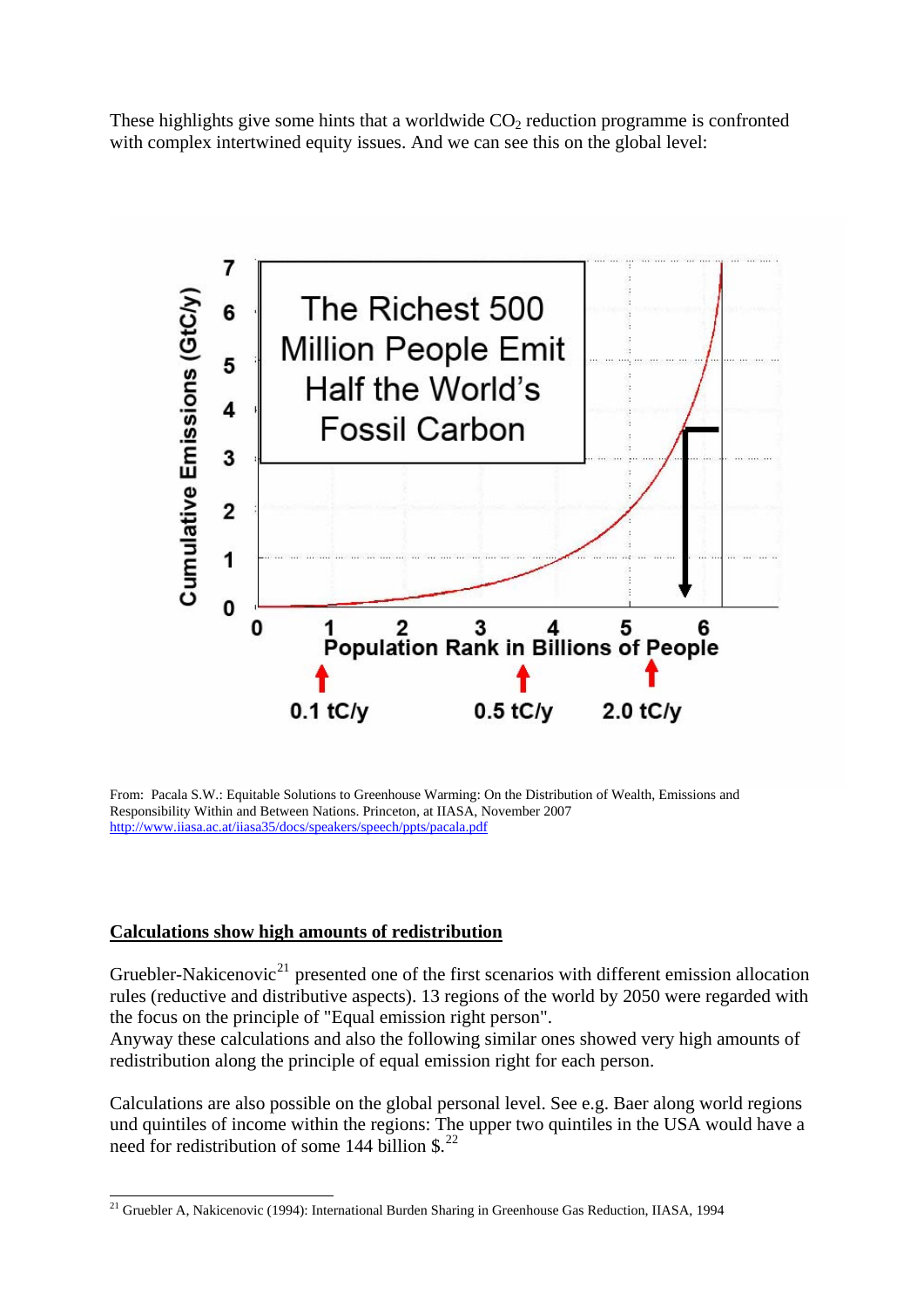Boyce-Riddle<sup>[23](#page-9-0)</sup> calculated for US deciles of households budgetary expenditure on food, services, electricity, fuel, other modes of transport and industrial goods, and corresponding CO2 emissions per capita for the year 2003. A limit to the total emission ("Cap") is defined, and this limit can be gradually reduced according to climate goals. On the other side CO2 taxes are levied, which will be collected at producers (as the production is concentrated, it is an effective approach). The revenue is to be placed in a fund "Sky Trust". Equal rights implicate per capita emissions. Those that are under the threshold emission limit receive net disbursements. The results are net monetary benefits for the first six deciles, with by far the greatest benefit to the bottom decile.

The basic scheme (the emission limitation, the egalitarian distribution of the burden, and the monetary transfer to the low emitters) of this allocation of resources can be achieved at different levels from the regional to a global level.

#### **"Climate change is the greatest market failure the world has ever seen." (Stern Report)**

To converge to the level of 550 ppm  $CO<sub>2</sub>(equivalent)$  in the atmosphere at the end of the century European countries would have to get at least roughly 80 % below the actual level<sup>[24](#page-9-1)</sup> "For a 50% reduction in global emissions by 2050, the world average per capita must drop from seven tonnes to two or three. Within these global targets, even a minimal view of equity demands that the rich countries' reductions should be at least 80% - either made directly or purchased. An 80% target for rich countries would bring equality of only the flow of current emissions - around the two to three tonnes per capita level. In fact, they will have consumed the big majority of the available space in the atmosphere."<sup>[25](#page-9-2)</sup>

The former chief economist of the world bank and Senior Vice-President of the [World Bank](http://en.wikipedia.org/wiki/World_Bank) Nicolas Stern delivered not only such remarkable fundamental remarks but also constructed in new defence line for capitalism: "Climate change is the greatest market failure the world has ever seen," is a result which still probably will become more popular. Admitting this tremendous "failure" threatening the existence of mankind then the conclusion for more further "market" (some euphemism for capitalism) solutions seems to be not logical. And why should it work then?

But here "market" is apparently a synonym for capitalism, therefore we could deduce: climate crisis ca be seen as **"the greatest failure of capitalism the world has ever seen"**

 The Stern Report is inconsistent, too: If climate change is the "biggest market failure" why climate change should be tackled with even more market (CO2 trading, etc.), especially since these recipes did hardly work till now.

In general the Stern Report – although commendable in highlighting the problem - produces also some new base lines of defense in the foreseeable discussion on cause of climate change and the distribution costs of climate policy.

<span id="page-9-2"></span>

 $^{22}$  Baer, P. (2006): Adaptation: Who pays whom? In: Adger W.N., J. Paavola, S. Hug and M. J. Mace (eds.) (2006): Fairness in Adaptation to Climate Change. – Cambridge, Mass, p. 148<br><sup>23</sup> Boyce, J.K.; Riddle M. (2007): Cap and Dividend: How to Curb Global Warming While Protecting the Incomes of

<span id="page-9-0"></span>American Families, Political Economy Research Institute, University of Massachusetts Amherst, Working Paper Series Number 150

<span id="page-9-1"></span><sup>&</sup>lt;sup>24</sup> Stern Review p xi (Global peak around 2020 and then global annual reduction rate of 1-2%)  $^{25}$  [Stern Nicholas: Bali – now the rich must pay, December 11, 2007](http://www.chinadialogue.net/)

<http://www.chinadialogue.net/homepage/show/single/en/1559-Bali-now-the-rich-must-pay>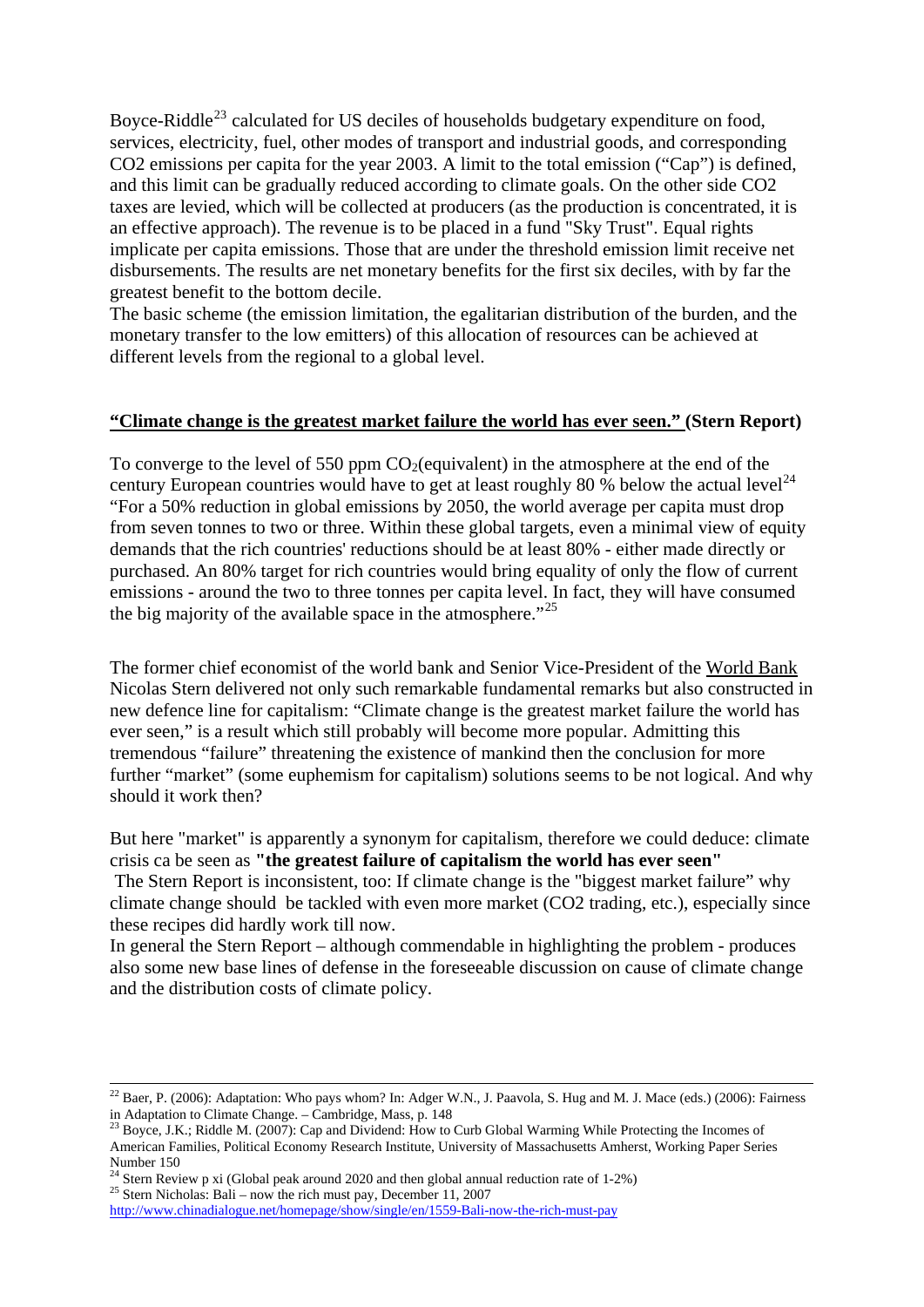## **Profit rate devalues future**

The "present value" defined in cost-benefit-analyses is defined by

 $X=$ \$X/ $(1+r)^n$  $r:=$  discount rate  $n:=$  number of accounted years

Via discount rates (" time preference rate"), future values are transformed to present values: Discount rates are used for evaluating future harms (or positive effects).

The extension of discount rates in neoclassical terms is derived from "market"<sup>[26](#page-10-0)</sup>, and is usually assumed in practical terms in cost-benefit analyses as high as the average profit rates of about 5-6%. Discount rates, which are not close to zero, devalue future damage (or positive effects) beyond the immediate next few years or decades to a value close to zero . See the diagram. - The interest rate mechanism is operating.

Therefore huge future harms in fifty or hundred years caused by climate change evaluated by a discount/profit rate are near to zero and therefore mitigation would not be worthwile – so was the result of dozens of studies and articles. Within a short-sighted profit mechanisms the solving of the climate problem so is difficult.

Future in general or the basis of life for future generations almost completely is devalued (e. g. see the calculations of Nordhaus on climate change).

So discounting is one of the most central determinant of intergenerational distribution and sustainable development.

Must the "profit rate" vanish for the rescue of the basic environment of mankind in climate change?

Criticism of the Stern Report (actually methodically vulnerable for other reasons) from mainstream economics stress alleged low discount rates: So in the Stern Report future damage would be evaluated much to high and inadequate too high dimensioned climate policy would be provoked (Nordhaus<sup>[27](#page-10-1)</sup>)

So could it be inferred in a different sense that sustainable development is possible when the decisions on investments are no longer dependent on the profit rate, or the profit rate/discount rate converges to zero?

## **Climate change as biggest "failure" of mainstream economics?**

Besides, how responsible is mainstream economics for the "greatest market failure"? If, according to the Stern report climate change is the market failure of history, then mainstream economics at the biggest "market failure" has been involved essentially: climate change is also the largest "failure" of mainstream economics

Profit in mainstream economics often is a premium for risk to put capital available Now in some dialectical turn the profit mechanism and the capital accumulation brought back the risk by the CO2 accumulation in the atmosphere - and increased the global risk to the largest extent for civilization.

 $26$  Spash, C.L. (2002): Greenhouse Economics. Routledge, p. 204

<span id="page-10-1"></span><span id="page-10-0"></span><sup>27</sup> Nordhaus, William: Critical Assumptions in the Stern Review on climate Change. SCIENCE Vol. 317, 13 July 2007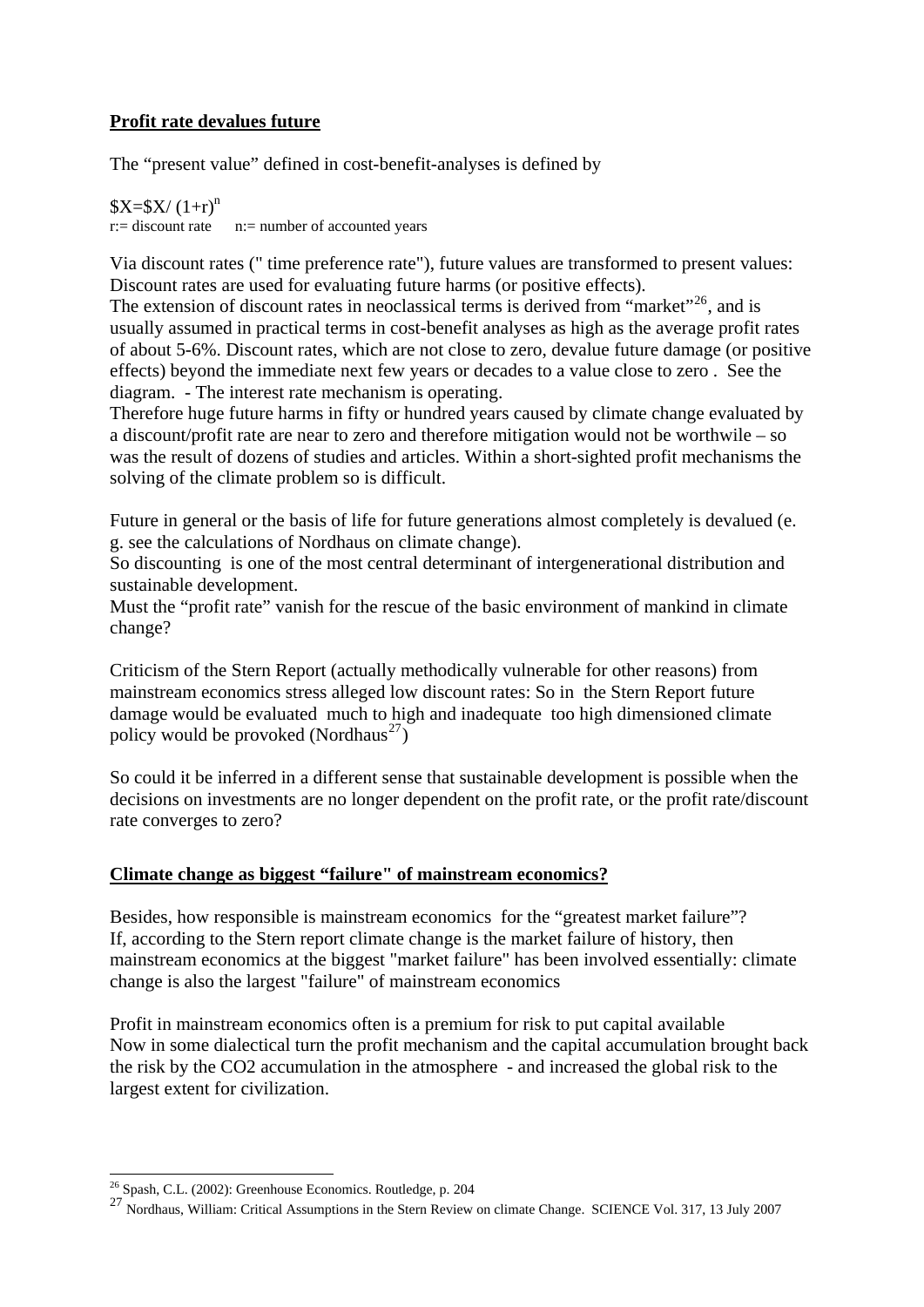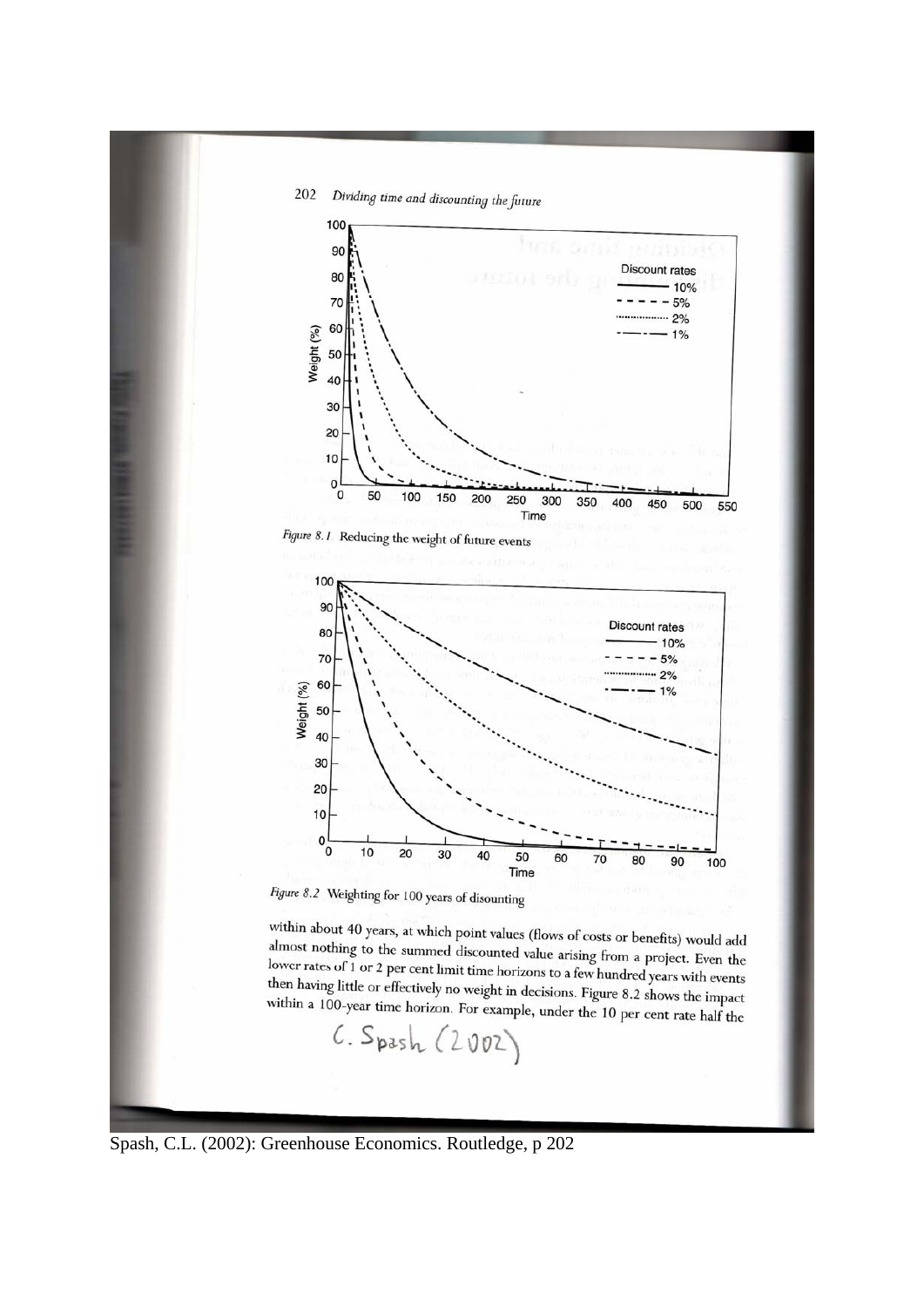#### **"New territory" hardly will remain capitalism up to now**

Non-linear, rather sudden developments, which could lead to fast disasters, are hardly taken into account in general climate models (because it is very difficult to handle it) but the probabilities for them are getting significant. Possible self-reinforcing effects:

- thawing of tundra with extensive methane release
- melting of the Greenland ice
- melting of the West Antarctic

and others; all with very far reaching consequences.

Historically - see 5 factors of climate crisis - CO2 accumulation in the atmosphere by the long term capital accumulation generally is

 $=$  privatization of the atmosphere

-

- $=$  privatization of the global commons
- $=$  expropriation of the environmental space

A recent study by the Dag Hammarskjöld Foundation in Uppsala<sup>[28](#page-12-0)</sup>, for instance, strongly gives evidence for failing of "market- based" attempts to solve global warming, such as emission rights trading. It pleads instead for locally-based, climate-friendly, more or less planned economies.

Anyway "new territory" (IPCC, Stern-Report) for mankind will be entered by climate change. Although capitalism was very flexible in history capitalism up to now seems to be lost in the old territory.

<span id="page-12-0"></span> $^{28}$  Lohmann L. et al. (2006) Carbon Trading: A critical conversation on climate change, privatisation and power, development dialogue, no. 48, September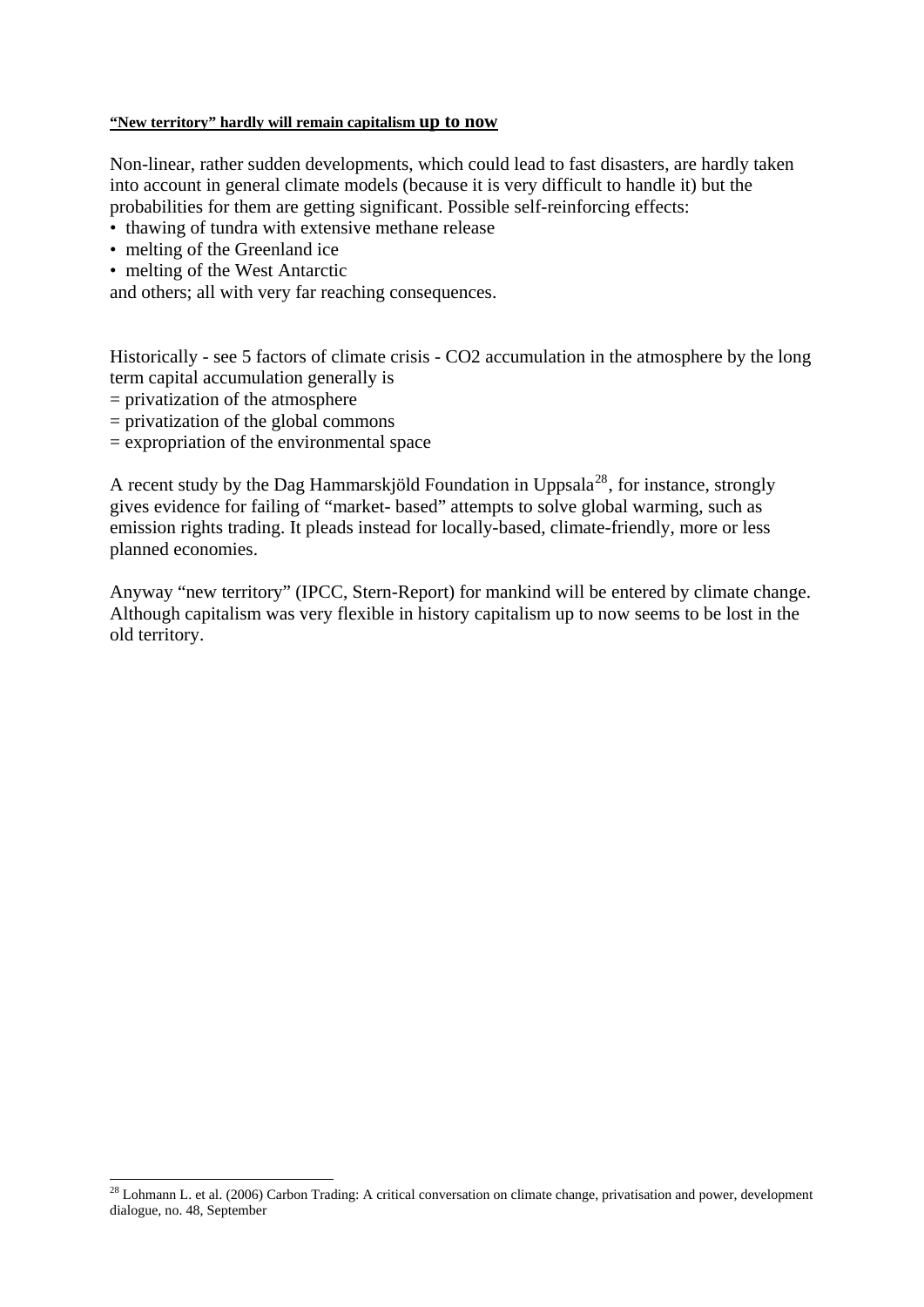#### **Literature:**

Ackerman F. (July 2007): Debating Climate Economics: The Stern Review vs. Its Critics

- Adger W.N., J. Paavola, S. Hug and M. J. Mace (eds.) (2006): Fairness in Adaptation to Climate Change. Cambridge, Mass.
- Agarwal A., Narain, S. (1991): Global Warming in an Unequal World: A Case of Environmental Colonialism. New Delhi: Centre for Science and Environment
- Agyeman J., R. D. Bullard and B. Evans (eds.) (2003): Just Sustainabilities: Development in an Unequal World. Cambridge, Mass
- Akerlof George A.: "Thoughts on global warming" 28-6-2006 [http://www.chinadialogue.net/article/summary/143-Thoughts](http://www.chinadialogue.net/)[on-global-warming](http://www.chinadialogue.net/)
- Arler F. (2001): "Global Partnership, Climate Change and complex Equality." Environmental Values 10: 301-329
- Athanasiou T, Baer, P. (2002): Dead Heat: Global Justice and Climate Change. New York: Seven Stories Press
- Azar C. (2000): " Economics and Distribution in the Greenhouse." Climatic Change 47: 233-238
- Baer P. (2006): Adaptation: Who pays whom? In: Adger W.N., J. Paavola, S. Hug and M. J. Mace (eds.) (2006): Fairness in Adaptation to Climate Change. – Cambridge, Mass.
- Baer P. (December 23, 2006): "The Worth of an Ice-Sheet: A Critique of the Treatment of Catastrophic Impacts in the Stern Review," http://www.postnormaltimes.net/blog/archives/2006/12/the\_worth\_of\_an\_1.html , Baer P., Harte J., Haya B., Herzog A. V., Holdren J., Hultman N. E., Kammen D. M., Norgaard R. B. and Raymond L. (2000): Equity and Greenhouse Gas Responsibility. – Science 289:
- Banuri T. (1998): "Human and Environmental Security", Policy Matters; 3, Autumn.
- Barnes P. (2001): Who Owns the Sky? Our Common Assets and the Future of Capitalism. Washington, D.C.: Island Press Barnes P., Breslow, M. (2003): "The Sky Trust: The Battle for Atmospheric Scarcity Rent," in James K. Boyce and Barry G.
- Shelley, eds., Natural Assets: Democratising Environmental Ownership. Washington D.C.: Island Press, pp. 135-149
- Baum J. (2007): Pareto-optimal Sinking in the Climate Change or Redistribution The "Brazil Proposal" and Equity Concepts for Sharing the Burden of Mitigation Activities on Climate. European conference of ecological economists <http://www.purkersdorf-online.at/lib/arbeiten/index.php>
- Bode S. (2003): Equal Emissions per Capita over Time A Proposal to Combine Responsibility and Equity of Rights. HWWA Working Paper No. 253
- Böhringer C., Welsch H. (2006) Burden sharing in a greenhouse: egalitarianism and sovereignty reconciled, Applied Economics 38, 981 – 996.
- Bourguignon F., Morrisson, C. (1999): Inequality among World Citizens, 1820 1990. American Economic Review (September 2002): pp. 727-44
- Boyce, J.K. (2002): The Political Economy of the Environment. Northampton: Edward Elgar
- Boyce, J.K. (2007): Is Inequality Bad for the Environment? Political Economy Research Institute, University of Massachusetts Amherst, Working Paper Series Number 135
- Boyce J.K., Riddle M. (2007): Cap and Dividend: How to Curb Global Warming While Protecting the Incomes of American Families, Political Economy Research Institute, University of Massachusetts Amherst, Working Paper Series Number 150
- Brenner M., Riddle, M., Boyce, J.K. (2005): A Chinese Sky Trust? Distributional Impacts of Carbon Charges and Revenue Recycling in China. PERI, June 2005
- Brunnengräber, A. (2006): The political economy of the Kyoto protocol. In: Panitch, L., Leys, C. (eds.): Coming to terms with nature. Socialist Register 2007
- Burns Thomas J., Byron L. Davis, and Edward L. Kick. (1997). "Position in the World-System and National Emissions of Greenhouse Gases." Journal of World-Systems Research 3: 432 - 466.
- Burns Thomas J., Byron L. Davis, Kick E. (1997). "Position in the World-System and National Emissions of Greenhouse Gases." Journal of World-Systems Research 3: 432 - 466.
- Burtraw D., Toman M.A. (1992): Equity and International Agreements for CO2 Containment. Journal of Energy Engineering. Volume 118, Issue 2, pp. 122-135
- Campos C. P., Muylaert M. S., Rosa L.P., 2005: "Historical CO<sub>2</sub> emission and concentrations due to land use change of croplands and pastures by country", Science of the Total Environment 246, 1-3, pp 149-155
- Cantore N., Padilla E.(2007): Equity and CO<sub>2</sub> Emissions Distribution in Climate Change Integrated Assessment Modelling, Working Paper DEIAgraWP-07-001 2007
- Cazorla M., Toman, M. (2000): International Equity and Climate Change Policy. Climate Issue Brief No. 27
- Christian Aid (2000): Who owes whom climate change, dept, equity and survival [http://www.christian](http://www.christian-aid.org.uk/indepth/9909whoo/whoo2.htm)[aid.org.uk/indepth/9909whoo/whoo2.htm](http://www.christian-aid.org.uk/indepth/9909whoo/whoo2.htm)
- CICERO-ECZ: Sharing the Burden of Greenhouse Gas Mitigation. Final report of the joint CICERO-ECN project on the global differentiation of emission mitigation targets among countries. May 2001
- Cline W. R, The Economics of Global Warming (1992)
- Cline W. R., "Climate Change", in Bjorn Lomborg (ed) (2004), Global Crises, Global Solutions
- den Elzen M. G. J., et al (2005) : Analysing countries' contribution to climate change: scientific and policy-related choices, [Environmental Science & Policy,](http://www.sciencedirect.com/science?_ob=PublicationURL&_cdi=6198&_pubType=J&_auth=y&_acct=C000050221&_version=1&_urlVersion=0&_userid=10&md5=0706104e1963bb94ad35d1d3ae58a8d5) [Volume 8, Issue 6](http://www.sciencedirect.com/science?_ob=PublicationURL&_tockey=%23TOC%236198%232005%23999919993%23611031%23FLA%23&_cdi=6198&_pubType=J&view=c&_auth=y&_acct=C000050221&_version=1&_urlVersion=0&_userid=10&md5=6a56a1f932d885d0a83373bd47955167) December 2005, Pages 614-636
- den Elzen M. G. J., Schaeffer M. (2002): "Responsibility for past and future global warming: Uncertainties in attributing anthropogenic climate change", Climatic Change 54. pp 29-73
- den Elzen M. G. J., Schaeffer M. , Lucas P.L. (2004): Differentiating future commitments on the basis of countries' relative historical responsibility for climate change: uncertainties in the 'Brazilian Proposal' in the context of a policy implementation, Climatic Change Vol 71 Nr 3 pp 277-301
- Dessai S., Michaelowa, A. (2001): Burden sharing and cohesion countries in European climate Policy: the Portuguese example. Climate Policy, Volume 1, Issue 3, September 2001, pages 327-341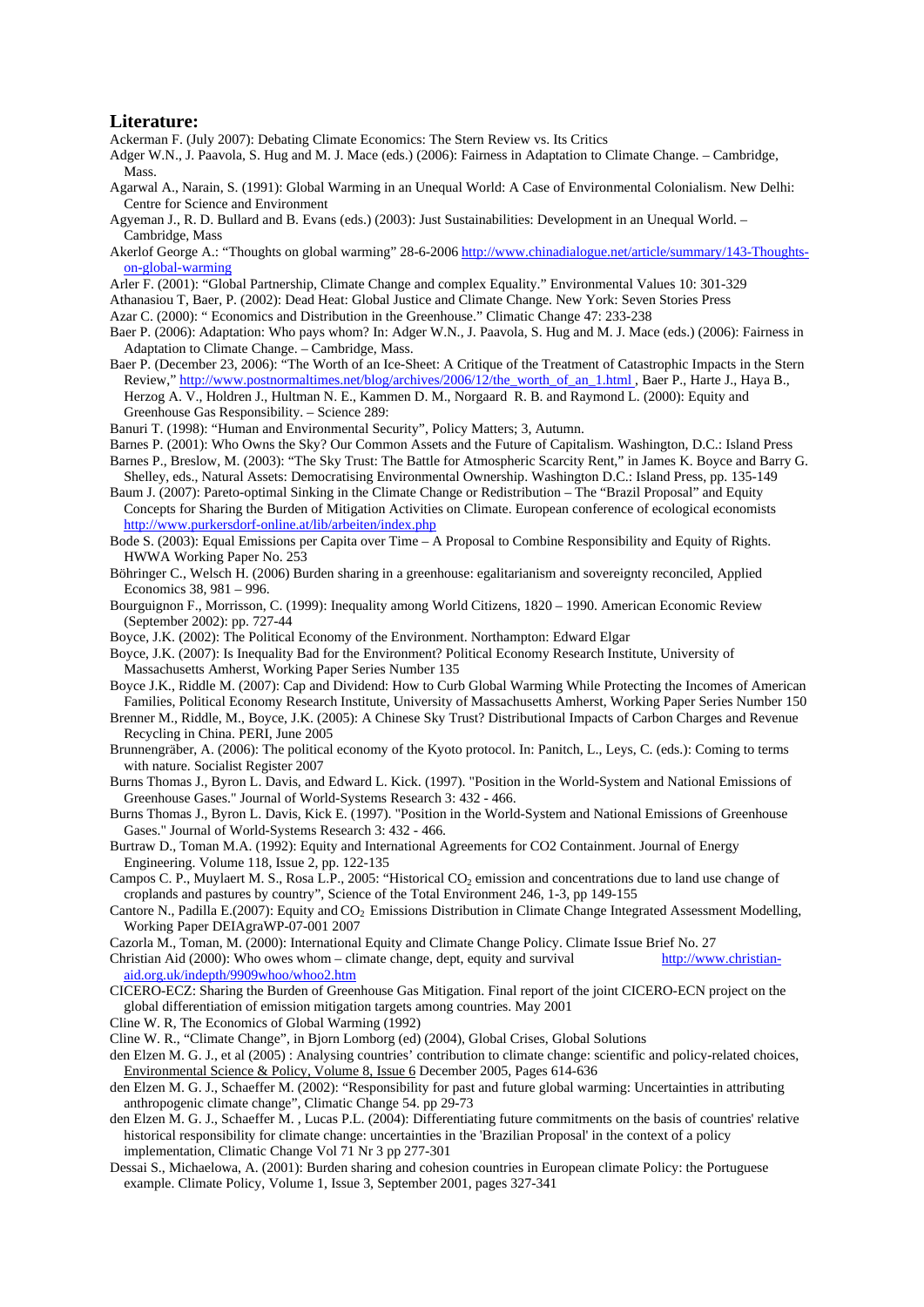- Easterly W. (2001): The Lost Decades. Developing Countries´ Stagnation in spite of Political Reform, 1980-98. Journal of Economic Growth 6 (2): 135-57.
- Estrada-Oyuela R.A.: Climate Change Mitigation and Equity. In: IPCC (2000): Development, Sustainability and Equity. Proceedings for the second IPCC Meeting on DES. Havana, Cuba  $23 - 25$  February 2000
- Frey T., Schiedt H.-U. (2005): Wie viel Arbeitszeit kostet die Freizeitmobilität? Monetäre Reisekosten in der Schweiz 1950-1910, In Gilomen H.-J., Schumacher B., Tissot L. (Hg.): Freizeit und Vergnügen vom 14. bis zum 20. Jahrhundert, Chronos, pp 157-171

Friman M.(2007): Historical Responsibility in the UNFCCC.Centre for climate and Policy Research

- Galbraith J.K. (2002): A Perfect Crime: Inequality in The Age of Globalization. Deadalus (Winter): 11-25
- Giljum, S., Eisenmenger N. (2004): North-South trade and the distribution of environmental goods and burdens. A biophysical perspective. Journal of Environment and Development 13 (1): 73-100
- Grub, M.J. (1995): "Seeking Fair Weather: Ethics and the International Debate on Climate Change." International Affairs 71: 463-496
- Grübler A, Nakicenovic (1994): International Burden Sharing in Greenhouse Gas Reduction, IIASA, 1994
- Grübler A., Fujii Y. (1991): Inter-Generational and Spatial Equity Issues of Carbon Accounts, IIASA, Energy (1991) 16(11/12): 1397-1416
- Hayes P., Smith K. (1993): The Global Greenhouse Regime: Who Pays? London: Earthscan
- Höhne N., Harnisch J. (2004): Calculating historical contributions to climate change discussing the 'Brazilian Proposal', Climatic Change
- Hornborg A. (1998): Towards an ecological theory of unequal exchange: Articulating world system theory and ecological economics. Ecological Economics 25: 127-136
- IPCC (2000): Development, Sustainability and Equity. Proceedings for the second IPCC Meeting on DES. Havana, Cuba 23 – 25 February 2000
- IPCC (2007): Intergovernmental Panel on Climate change. Fourth Assessment Report.
- IPCC (2007): Climate Change 2007: Mitigation. Contribution of Working Group III to the Fourth Assessment Report of the Intergovernmental Panel on Climate Change [B. Metz, O.R. Davidson, P.R. Bosch, R. Dave, L.A. Meyer (eds)], Cambridge University Press, Cambridge, United Kingdom and New York, NY, USA., XXX pp.
- Islam N. (2003): "What Have We Learnt from the Convergence Debate?" Jour Economic Surveys 17 (3): 309-62
- J. G. Canadell et al (2007): Contributions to accelerating atmospheric CO<sub>2</sub> growth from economic activity, carbon intensity, G. Canadell et al (2007): Contributions to accelerating atmospheric CO<sub>2</sub> growth from economic activity, c.<br>and efficiency of natural sinks. PNAS - Proceedings of the National Academy of Sciences, October 2007. <http://www.pnas.org/cgi/content/abstract/104/47/18866>
- Jamieson D. (2001): "Climate Change and Global Environment Justice." In C. A. Miller and P. N. Edwards, eds., Changing the Atmosphere: Expert Knowledge and Environmental Governance. Cambridge: MIT Press, 287-307
- Jansen J. C., Battjes J. J. , Sijm J. P. M., Volkers C. C. and Ybema J. R. (2000): The Multisector convergence approach of burden sharing – A flexible sector-based framework for negotiating global rules for national greenhouse gas emission mitigation targets. Report ECN-C--01-007, Petten, and CICERO Working Paper No. 5, CICERO, Oslo.
- Jenkins T.N. (1996): "Democratising the Global Economy be Ecologizing Economics: The Example of Global Warming", Ecological Economics; 16(3): 227-239
- Krausmann F., Haberl H.(2002): The process of industrialization from the perspective of energetic metabolism
- Socioeconomic energy flows in Austria 1830-1995. Ecological Economics Volume 41, Issue 2 , May 2002, Pages 177-201 Kvernokk S. (1995): "Tradable CO2 Emission Permits: Initial Distribution as a Justice Problem", Environmental Values; 4: 129-48
- Laitko H. (2006): Theorie und Programm: zum Verhältnis von Deskriptivem und Präskriptivem (Normativem) im Nachhaltigkeitskonzept. In: Meier, K., Wittich, E. (Hrsg.) (2006): Theoretische Grundlagen nachhaltiger Entwicklungen. Beiträge und Diskussionen. Berlin
- Lohmann L. et al. (2006) Carbon Trading: A critical conversation on climate change, privatisation and power. Hammarskjöld Foundation in Uppsala. development dialogue, no. 48, September
- Martinez-Alier J. (2004) : The Environmentalism of the Poor A Study of Ecological Conflicts and Valuation. Oxford University Press
- MATCH (= Ad hoc Group Modelling and assessment of contributions to climate change): UNFCCC Overview status 2002 -Report of the expert meeting [http://unfccc.int/resource/docs/2002/sbsta/inf14.pdf](http://unfccc.int/program/mis/brazil/index.html)
- Metz B. (2000) International Equity in Climate Change Policy. Integrated assessment 1 (2000) 111-126
- Miketa, A., Schrattenholzer, L. (2004): Burden-sharing Rules for Stabilizing Greenhouse-gas Concentrations and Their Equity Implications. IIASA, Interim Report IR-04-057
- Milanovic B. (2005): World Apart: Measuring International and Global Inequality. Princeton University Press, 2005
- Müller B. (2001): "Varieties of Distributive Justice in Climate Change: An Editorial Comment." Climatic Change 48: 273- 288
- Müller B. (2002): Equity in climate change: The Great Divide. Oxford Institute for Energy Studies
- Munasinghe M.: Development, Equity and Sustainability (DES) in the Context of Climate Change. IPCC Guidance Paper for Lead Authors of the Third Assessment Report (TAR). In: IPCC (2000): Development, Sustainability and Equity. Proceedings for the second IPCC Meeting on DES. Havana, Cuba 23 – 25 February 2000
- Muylaert M. S., Cohen C., Rosa L.P, Pereira, 2004: " Equity, responsibility and climate change" Climate Research 28, 1
- Muylaert M.S., Campos C.P., Rosa L.P. (2007): "GHG historical contribution by sectors, sustainable development and equity" Renewable and Sustainable Energy Reviews V. 11 issue5, p. 988-997, 2007.
- Nakicenovic N. (2004): Socioeconomic Driving Forces of Emissions Scenarios. In: The Global Carbon Cycle, Washington, 2004
- Narain S. (2007): Global Warming in an (even more) unequal world: A global deal for effective action. Presentation Potsdam October 2007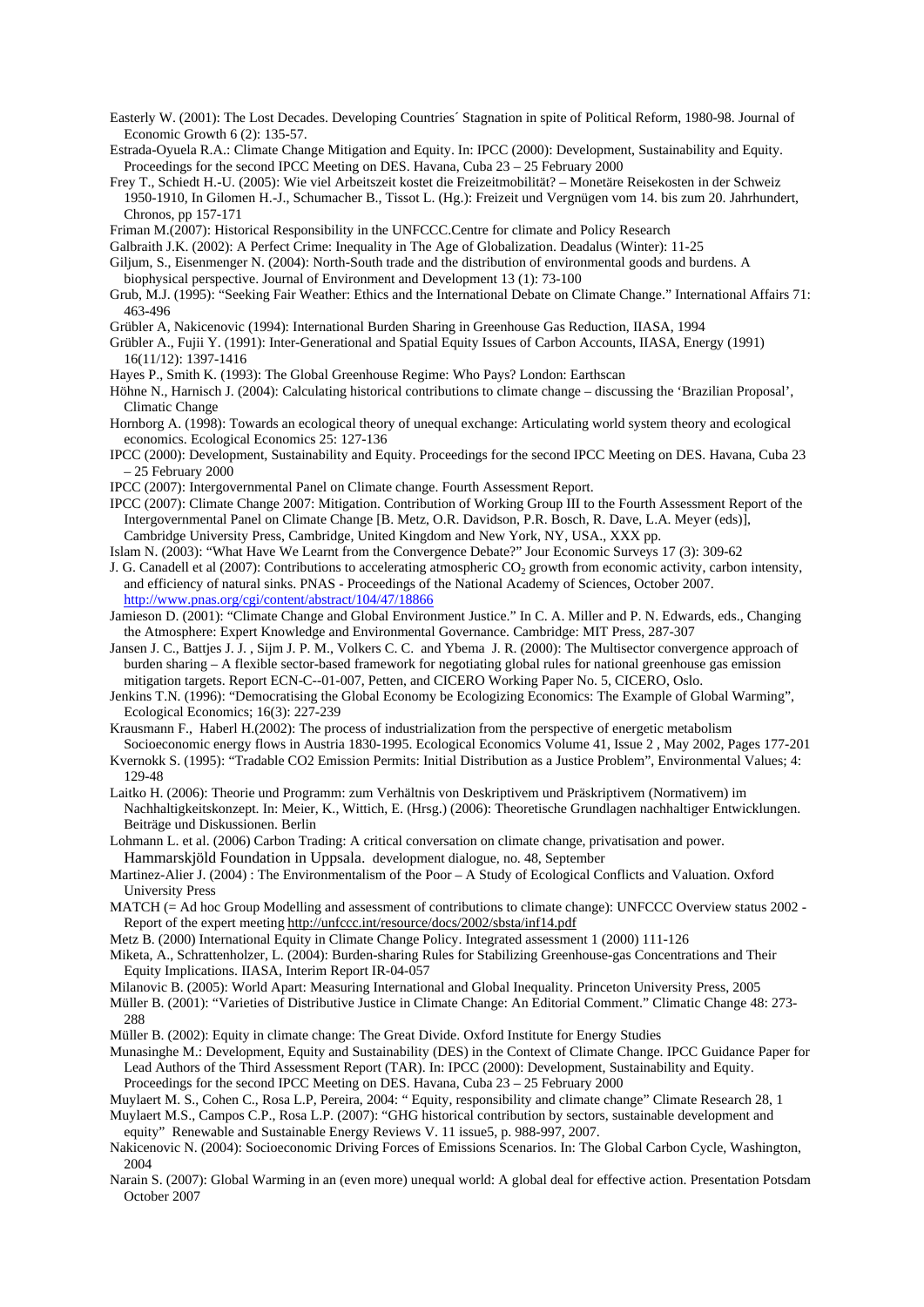Neumayer E. (2000): "In Defence of Historical Accountability for Greenhouse Gas Emissions." Ecological Economics 33: 185-192

Nordhaus W.D., Boyer, J. (2000): Warming the World. Economic Models of Global Warming. MIT

Nordhaus William: Critical Assumptions in the Stern Review on climate Change. [http://www.sciencemag.org.](http://www.sciencemag.org/) SCIENCE Vol. 317, 13 July 2007

O'Brien K., Leichenko R. (2006): Climate Change, Equity and Human Security. Die Erde 137 2006 (3), pp. 165-179 OECD (1995): Climate change, economic instruments and income distribution, Paris

Oxfam International (2007): Adapting to Climate Change. http://www.oxfam.de/download/Adapting\_to\_climate\_change.pdf

Pacala S.W,: Equitable Solutions to Greenhouse Warming: On the Distribution of Wealth, Emissions and Responsibility Within and Between Nations. Princeton, at IIASA, November 2007

<http://www.iiasa.ac.at/iiasa35/docs/speakers/speech/ppts/pacala.pdf>

- Pettit J. (2004): Climate Justice: A New Social Movement for Atmospheric Rights. IDS Bulletin 35 (3): 102-106
- Podobnik B. (2002): Global Energy Inequalities: Exploring the Long-term Implications. Journal of World-Systems research, VIII, 2, spring 2002, 252-274
- Pomeranz Kenneth (2000): The Great Divergence: China, Europe, and the Making of the Modern World Economy. Princeton. Princeton University Press, 2000.
- Raupach M. R, et al (2007): Global and regional drivers of accelerating CO2 emissions. PNAS Proceedings of the National Academy of Sciences, May 2007.

<http://www.pnas.org/cgi/content/abstract/0700609104v1>

Ringius L., A. Torvanger and A. Underdal (2000): Burden differentiation of greenhouse gas abatement: Fairness principles and proposals. Working PaperNo. 13, CICERO, Oslo, and ECN C--00-013, Petten.

Ringius L., Asbjorn T., Underdal A. (2002): "Burden Sharing and Fairness Principles in International Climate Policy." International Environmental Agreements: Politics, Law and Economics 2: 1-22

- Ringius L., Torvanger A., and Meze E. (1996). Climate Policy, Burden Sharing and the Nordic Countries. TemaNord No. 572, Nordic Council of Ministers, Copenhagen, and CICERO Report No. 2, Oslo.
- Roberts J. T. (1999): "Extending the World-system to the Whole System: Towards a Political Economy of the Biosphere." J. Timmons Roberts and Peter E. Grimes. P. 59-83 in The Global Environment and the World-System. Greenwoods Press. Walter Goldfrank. David Goodman, an Andrew Szasz, editors.
- Roberts J. T., Parks B. C. (2007): A climate of injustice: global inequality and climate change vulnerability; responsibility and action. MIT Press
- Rosa L.P, Ribeiro S. K., (2001): The present, past, and future contributions to global warming of  $CO<sub>2</sub>$  emissions from fuels, Climatic Change 48, Nr 2-3
- Rosa L.P, Ribeiro S. K., Muylaert M.S., Campos C.P, 2004: "Comments on the Brazilian Proposal and contributions to global temperature increase with different climate responses -  $CO_2$  emissions due to fossil fuels,  $CO_2$  emissions due to land use change", Energy Policy V. 32, 13, pp 1499-1510
- Rosa L. P.: Sustainability and Equity in the Climate Convention. In: IPCC (2000): Development, Sustainability and Equity. Proceedings for the second IPCC Meeting on DES. Havana, Cuba 23 – 25 February 2000
- Rose A., Kverndokk S. (1999): Equity in Environmental Policy with an Application to Global Warming. In: van den Bergh, J. C. J. M. (ed.): Handbook in Environmental and Resource Economics. – Cheltenham: 353-379
- Rose A. (1992): Equity Considerations of Tradable Carbon Emission Entitlements. In: Combating Global Warming. Geneva, UNCTAD, 1992.
- Rose A., Stevens, B. (1998). A Dynamic Analysis of Fairness in Global Warming Policy: Kyoto, Buenos Aires and beyond. Journal of Applied Economics 1 (2)329-362.
- Rose A., Stevens B., Edmonds J., Wise M. (1998): "International Equity and Differentiation in Global Warming Policy." Environmental and Resource Economics 12: 25-51
- Saikku L., Rautianinen A., Kauppi P.E. (2007): The sustainability challenge of meeting carbon dioxide targets in Europe by 2020. Energy Policy 36 (2008) 730 – 742
- Smith St. (1993): Who Pays for Climate Change Policies? Distributional Side-effects and Policy Responses, OECD, Paris

Smith K.T. (1995): "The Natural Debt of North and South", in T. Giambelluca et al. (eds.), Climate Change: Developing Southern Perspectives, Wiley

- Spash C.L. (2002): Greenhouse Economics Value and ethics. Routledge
- Spreng D. (2005): Distribution of energy consumption and the 2000 W/capita target. Energy Policy 33 (2005) 1905 1911 Steininger K., Gobiet W. (2005): Technologien und Wirkungen von Pkw-Road Pricing im Vergleich, Wegener Center Graz Bericht 1/2005

Stern Nicholas: Bali – now the rich must pay, December 11, 2007

- <http://www.chinadialogue.net/homepage/show/single/en/1559-Bali-now-the-rich-must-pay>
- Stern Review: The Economics of Climate Change (2006)
- [www.hmtreasury.gov.uk/independent\\_reviews/stern\\_review\\_economics\\_climate\\_change/stern\\_review\\_report.cfm](http://www.hmtreasury.gov.uk/independent_reviews/stern_review_economics_climate_change/stern_review_report.cfm)
- Thielmann S. (2005): Fairness im Klimaschutz: Ansatzpunkte und Probleme einer internationalen Lastenverteilung zwischen Industrie- und Entwicklungsländern, Berlin, Logos-Verl.
- Tol R.S.J., Downing T.E., Kuik O.J., Smith,J.B. (2004): "Distributional Aspects of Climate Change Impacts." Global Environmental Change 14: 259-272
- Toth F., (1999): Fair Weather? Equity Concerns in Climate Change. London: Earthscan
- Trudinger C., Enting J. (2005): Comparison of formalisms for attributing responsibility for climate change: Non-linearities in the Brazilian Proposal approach, Climatic Change 68, Nr.1-2
- Ulrich Bernhard: Erst kommt die Moral. Die Zeit Nr. 11, 08.03.2007. [http://hermes.zeit.de/pdf/archiv/2007/11/01-](http://hermes.zeit.de/pdf/archiv/2007/11/01-Idealismus.pdf) [Idealismus.pdf](http://hermes.zeit.de/pdf/archiv/2007/11/01-Idealismus.pdf)
- UN Climate Change Conference Nairobi, 6 17 November 2006